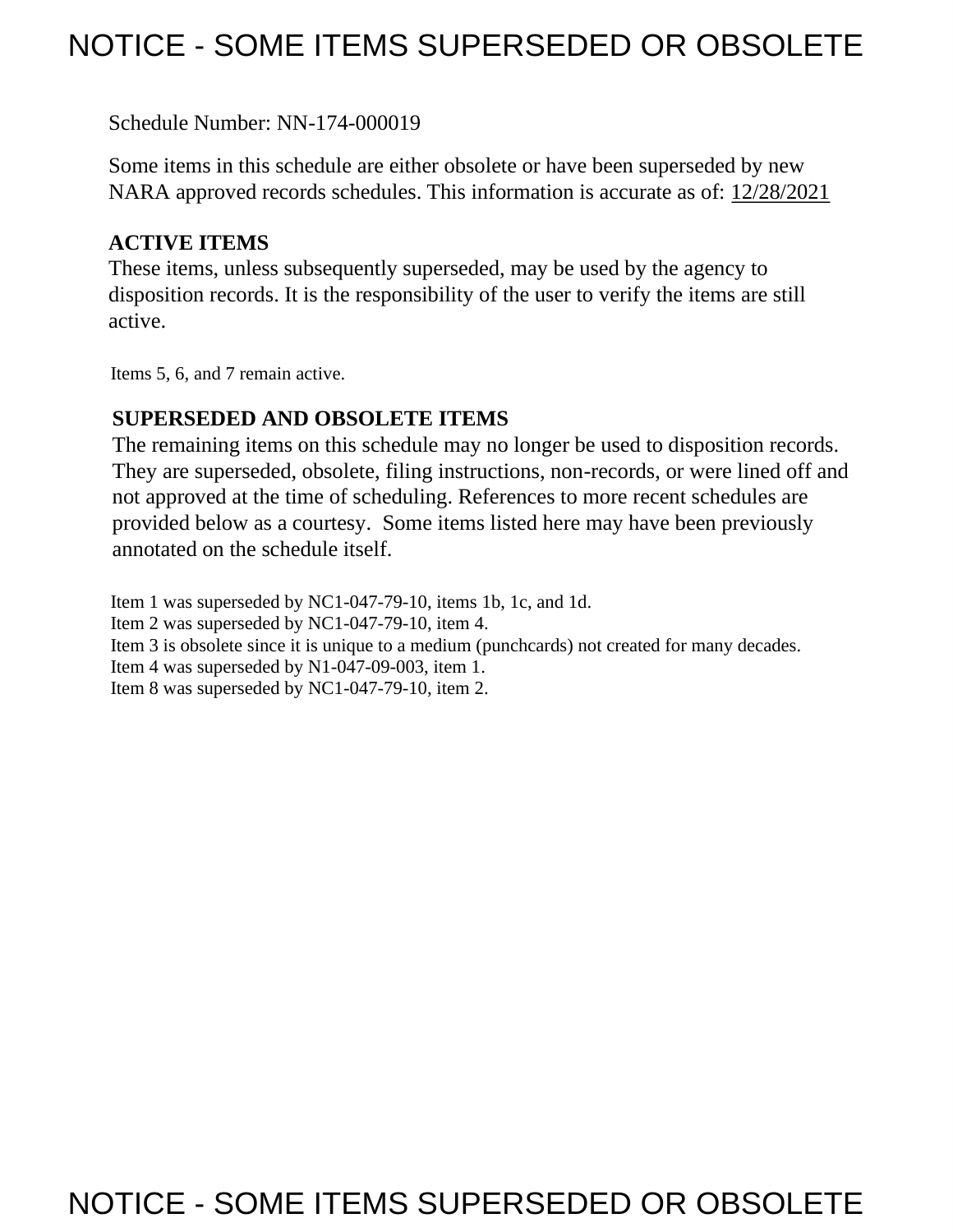| Standard Form No. 115<br>Revised November 1951                             |                                                                                                                                                                                                                                                                                                                                           |                                           |                            | $\frac{4}{18}$ where                                                                         |
|----------------------------------------------------------------------------|-------------------------------------------------------------------------------------------------------------------------------------------------------------------------------------------------------------------------------------------------------------------------------------------------------------------------------------------|-------------------------------------------|----------------------------|----------------------------------------------------------------------------------------------|
| Prescribed by General Services'<br>REQUEST FOR AUTHORITY<br>Administration |                                                                                                                                                                                                                                                                                                                                           | LEAVE BLAIK<br><b>JUL 1973</b><br>JOB NO. |                            |                                                                                              |
| $GSA$ Reg. $3 - IV - 106$<br>115–103                                       | TO DISPOSE OF RECORDS                                                                                                                                                                                                                                                                                                                     | DATE RECEIVED                             |                            |                                                                                              |
|                                                                            | (See Instructions on Reverse)                                                                                                                                                                                                                                                                                                             | DATE APPROVED                             | Đħ.                        |                                                                                              |
|                                                                            | TO: GENERAL SERVICES ADMINISTRATION,<br>NATIONAL ARCHIVES AND RECORDS SERVICE, WASHINGTON, D.C. 20408                                                                                                                                                                                                                                     |                                           |                            |                                                                                              |
|                                                                            | 1. FROM (AGENCY OR ESTABLISHMENT)<br>Department of Health, Education, and Welfare                                                                                                                                                                                                                                                         |                                           | NOTIFICATION TO AGENCY     |                                                                                              |
| 2. MAJOR SUBDIVISION                                                       | Social Security Administration                                                                                                                                                                                                                                                                                                            | APPROVED" IS AUTHORIZED.                  |                            | IN ACCORDANCE WITH THE PROVISIONS OF PUBLIC<br>LAW 91-287 DISPOSAL OF ITEMS MARKED "DISPOSAL |
| 3. MINOR SUBDIVISION                                                       | Bureau of Data Processing                                                                                                                                                                                                                                                                                                                 |                                           |                            |                                                                                              |
|                                                                            | 4. NAME OF PERSON WITH WHOM TO CONFER<br>5. TEL. EXT,<br>Mr. Arthur J. Benner, SSA Records Officer 130-45772                                                                                                                                                                                                                              | DATE                                      |                            |                                                                                              |
|                                                                            | 6. CERTIFICATE OF AGENCY REPRESENTATIVE:                                                                                                                                                                                                                                                                                                  |                                           |                            |                                                                                              |
|                                                                            | I hereby certify that I am authorized to act for the head of this agency in matters pertaining to the disposal of records, and that the records described in this list or                                                                                                                                                                 |                                           |                            |                                                                                              |
| А                                                                          | schedule of $\_\_\_\_$ pages are proposed for disposal for the reason indicated: ("X" only one)<br>The records will cease to have sufficient value<br>The records have<br>в                                                                                                                                                               |                                           |                            |                                                                                              |
|                                                                            | ceased to have suffi-<br>to warrant further retention on the expiration<br>of the period of time indicated or on the occur-<br>cient value to warrant                                                                                                                                                                                     |                                           |                            |                                                                                              |
| furth <del>er</del> retention.                                             | х<br>rence of the event specified.                                                                                                                                                                                                                                                                                                        |                                           |                            |                                                                                              |
|                                                                            |                                                                                                                                                                                                                                                                                                                                           |                                           |                            | Dept. Records Mgt. Officer                                                                   |
| 'Date                                                                      | (Signature of Agency Representative)                                                                                                                                                                                                                                                                                                      |                                           | (Title)                    |                                                                                              |
| 7.<br>ITEM NO.                                                             | 8. DESCRIPTION OF ITEM<br>(WITH INCLUSIVE DATES OR RETENTION PERIODS)                                                                                                                                                                                                                                                                     |                                           | 9.<br>SAMPLE OR<br>JOB NO. | 10.<br><b>ACTION TAKEN</b>                                                                   |
| 1                                                                          | Microfilm of Employer Report Cards                                                                                                                                                                                                                                                                                                        |                                           |                            |                                                                                              |
|                                                                            | These files are microfilm listings of the data contained<br>on employer report cards (employer name and identifica-<br>tion number, employee wages paid, number of employees,<br>etc.). The files are used to locate microfilm copies<br>of original employer reports and to provide employer.<br>statistical data.                       |                                           |                            |                                                                                              |
|                                                                            | Destroy monthly microfilm upon receipt and<br>А.<br>acceptance of quarterly microfilm.                                                                                                                                                                                                                                                    |                                           |                            |                                                                                              |
|                                                                            | Destroy quarterly microfilm after the annual<br>B.<br>microfilm for the same quarter is received and<br>accepted.                                                                                                                                                                                                                         |                                           |                            |                                                                                              |
|                                                                            | Retain annual microfilm indefinitely.<br>$\mathfrak{c}$ .                                                                                                                                                                                                                                                                                 |                                           |                            |                                                                                              |
| 2                                                                          | Reports of Self-Employment Income and Related Records                                                                                                                                                                                                                                                                                     |                                           |                            |                                                                                              |
|                                                                            | These files consist of original and microfilm copies<br>of self-employment income reports (Schedules SE of<br>Treasury Department Form 1040, U.S. Report of Self-<br>Employment Income) and related transmittals. Also<br>included are magnetic tapes containing self-employment<br>income data provided by the Internal Revenue Service. |                                           |                            |                                                                                              |
|                                                                            |                                                                                                                                                                                                                                                                                                                                           |                                           |                            |                                                                                              |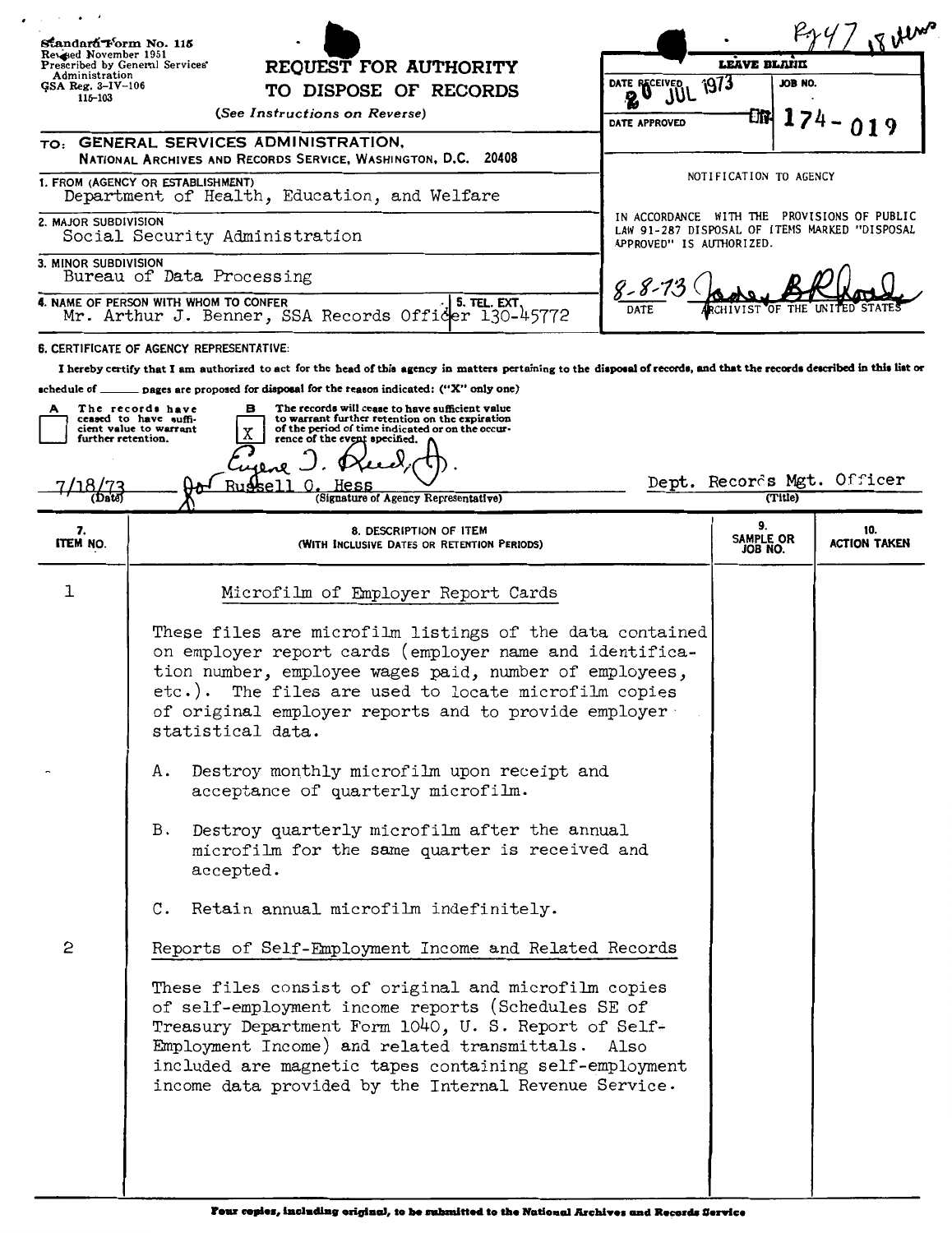$\overline{a}$ 

Standard Form No. 115a.<br>Revised November 1951<br>Prescribed by General Services Administration Standard Form No. 115a<br>Revised November 1951<br>GSA Reg. 3-IV-106 **John No. 2**<br>GSA Reg. 3-IV-106 **John No. 2 Job No. 2 Job No. 2 Job No. 2 Job No. 2 Job No. 2 G 174 O. 1 B**ge <u>and</u>  $\frac{2}{\text{age}}$   $\frac{2}{\text{ages}}$ 

## **REQUEST FOR AUTHORITY TO DISPOSE OF RECORDS-Continuation Sheet**

| 7.<br>ITEM NO. | 8. DESCRIPTION OF ITEM<br>(WITH INCLUSIVE DATES OR RETENTION PERIODS)                                                                                                                                                                                                                                                                                                                                                                                                                                                                                                                                                                                                                                                                                                                                                                                                                                | 9.<br>SAMPLE OR<br>JOB NO. | 10.<br><b>ACTION TAKEN</b> |
|----------------|------------------------------------------------------------------------------------------------------------------------------------------------------------------------------------------------------------------------------------------------------------------------------------------------------------------------------------------------------------------------------------------------------------------------------------------------------------------------------------------------------------------------------------------------------------------------------------------------------------------------------------------------------------------------------------------------------------------------------------------------------------------------------------------------------------------------------------------------------------------------------------------------------|----------------------------|----------------------------|
|                | Destroy original Schedules SE and related transmittals<br>Α.<br>1 year and 8 months after microfilming.<br>Return magnetic tape to blank stock after microfilm<br>в.<br>has been proven acceptable.<br>Retain microfilm indefinitely.<br>$\mathbb{C}$ .                                                                                                                                                                                                                                                                                                                                                                                                                                                                                                                                                                                                                                              |                            |                            |
| 3              | Employee Earnings Cards<br>These files consist of punchcards (Forms OAR-1003,<br>Earnings Card, or their equivalents) prepared from<br>Treasury Department Forms 941, Employer's Quarterly<br>Federal Tax Return.<br>The files are used to reprocess<br>and reinstate earnings items and punchcards in ready<br>backlog and completed work.<br>Destroy punchcards after third generation tape<br>Α.                                                                                                                                                                                                                                                                                                                                                                                                                                                                                                  |                            |                            |
| 4              | has been proven acceptable (grandfather system)<br>Self-Employment Income Adjustment Reports and Related<br>Records<br>These files consist of self-employment adjustment<br>reports, related transmittals, and microfilm<br>(originating from internal or external sources).<br>The files are used to investigate the status of<br>earnings records reflecting excess or credit self-<br>employment quarters of coverage and items reported<br>without social security numbers.<br>Included are<br>Treasury Department Forms 885F, Self-Employment Tax<br>Adjustment; OAR-7041A, Corrected Schedule of U.S.<br>Self-Employment Income; SSA-7000, Notice of<br>Determination of Self-Employment Income; CO-5107,<br>Interoffice Adjustment of Self-Employment Income;<br>Amended Schedules; or their equivalents.<br>Destroy 1 year after microfilming.<br>А.<br>Retain microfilm indefinitely.<br>в. |                            |                            |
|                |                                                                                                                                                                                                                                                                                                                                                                                                                                                                                                                                                                                                                                                                                                                                                                                                                                                                                                      |                            |                            |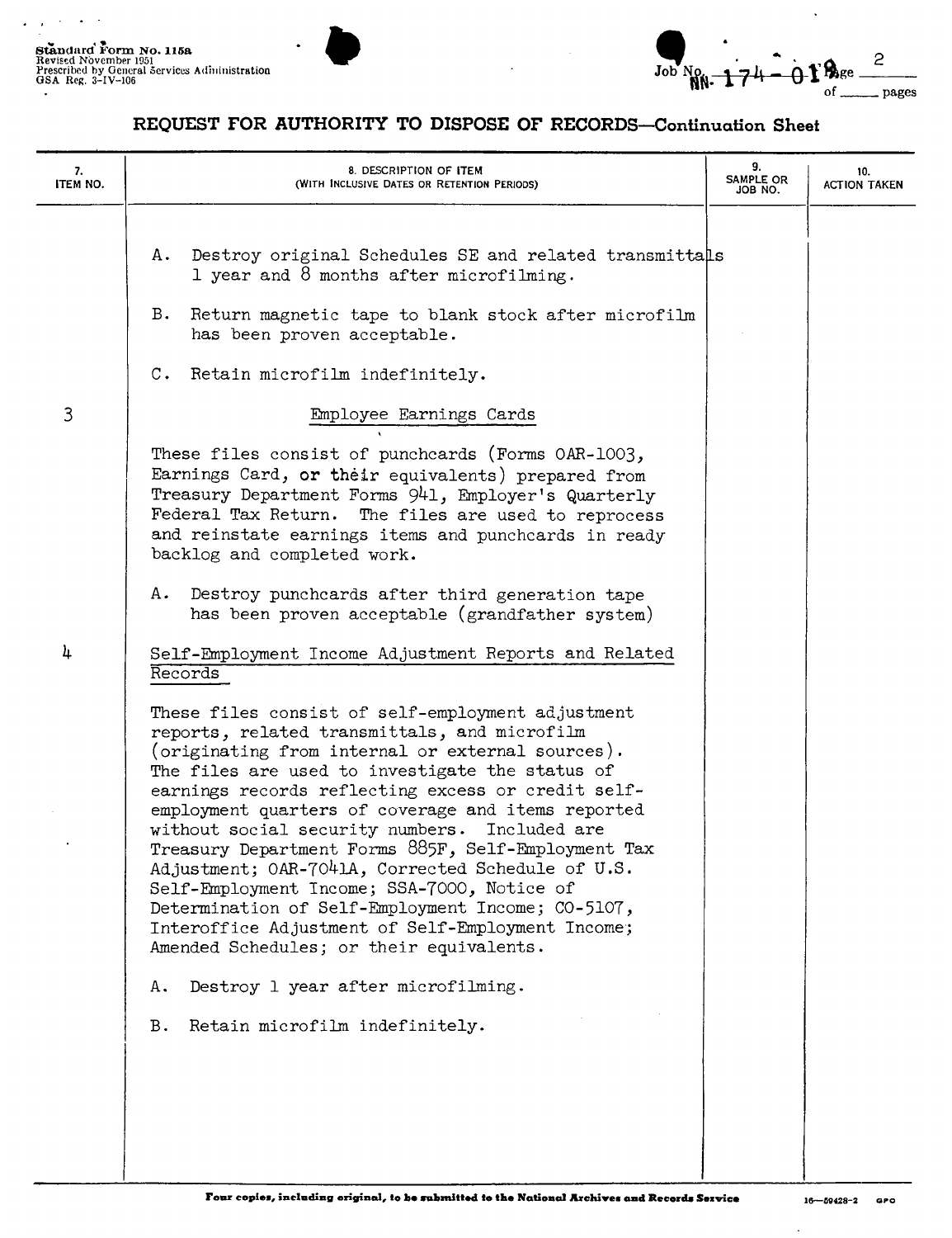

## **REQUEST FOR AUTHORITY TO DISPOSE OF RECORDS-Continuation Sheet**

| 7.<br>ITEM NO. |                                                                                                                                                                                                                                                                                                                                                                                                                                                                                                                                                                                   | 8. DESCRIPTION OF ITEM<br>(WITH INCLUSIVE DATES OR RETENTION PERIODS)                                                                                                                                                                                                                                                                                                                                                                        | 9.<br>SAMPLE OR<br>JOB NO. | 10.<br><b>ACTION TAKEN</b> |
|----------------|-----------------------------------------------------------------------------------------------------------------------------------------------------------------------------------------------------------------------------------------------------------------------------------------------------------------------------------------------------------------------------------------------------------------------------------------------------------------------------------------------------------------------------------------------------------------------------------|----------------------------------------------------------------------------------------------------------------------------------------------------------------------------------------------------------------------------------------------------------------------------------------------------------------------------------------------------------------------------------------------------------------------------------------------|----------------------------|----------------------------|
| 5              |                                                                                                                                                                                                                                                                                                                                                                                                                                                                                                                                                                                   | General Correspondence<br>These files contain correspondence on which replies have<br>been prepared and which are not required for claims<br>purposes and/or not required in relation to the statute<br>Included is correspondence which<br>of limitations.                                                                                                                                                                                  |                            |                            |
|                |                                                                                                                                                                                                                                                                                                                                                                                                                                                                                                                                                                                   | requires the personal signature of the Commissioner<br>or a higher official; correspondence regarding the<br>forwarding of letters to missing persons; requests for<br>confidential information that have been denied;<br>correspondence on which material has been returned to<br>addressee; and undeliverable correspondence containing<br>information which would be costly to duplicate and<br>which addressee may subsequently request. |                            |                            |
|                | А.                                                                                                                                                                                                                                                                                                                                                                                                                                                                                                                                                                                | Destroy after 1 year.                                                                                                                                                                                                                                                                                                                                                                                                                        |                            |                            |
| 6              |                                                                                                                                                                                                                                                                                                                                                                                                                                                                                                                                                                                   | Employer Identification Number Records                                                                                                                                                                                                                                                                                                                                                                                                       |                            |                            |
|                | These files consist of Forms SS-4, Application for<br>Employer Identification Number, and similar papers<br>used to establish employer records. The files contain<br>the basic identifying information used to assign<br>employer identification numbers and to confirm<br>information when crediting earnings to Social Security<br>accounts. Included are Forms SSA-5010, Employer<br>Cross Reference; SS-12a, Employer Name and/or<br>Address Correction; SS-12AT, SS-4 Supplemental Index<br>Form; or their equivalents; and the microfilms of<br>current and inactive forms. |                                                                                                                                                                                                                                                                                                                                                                                                                                              |                            |                            |
|                | А.                                                                                                                                                                                                                                                                                                                                                                                                                                                                                                                                                                                | Records Created Prior to July 1971                                                                                                                                                                                                                                                                                                                                                                                                           |                            |                            |
|                |                                                                                                                                                                                                                                                                                                                                                                                                                                                                                                                                                                                   | (1)<br>Transfer to a Federal Records Center after<br>microfilming.                                                                                                                                                                                                                                                                                                                                                                           |                            |                            |
|                |                                                                                                                                                                                                                                                                                                                                                                                                                                                                                                                                                                                   | Destroy 1 year after microfilming project<br>(2)<br>has been completed.                                                                                                                                                                                                                                                                                                                                                                      |                            |                            |
|                | в.                                                                                                                                                                                                                                                                                                                                                                                                                                                                                                                                                                                | Records Created on July 1, 1971, and Thereafter                                                                                                                                                                                                                                                                                                                                                                                              |                            |                            |
|                |                                                                                                                                                                                                                                                                                                                                                                                                                                                                                                                                                                                   | Destroy after microfilm has been proven<br>(1)<br>acceptable.                                                                                                                                                                                                                                                                                                                                                                                |                            |                            |
|                |                                                                                                                                                                                                                                                                                                                                                                                                                                                                                                                                                                                   | Destroy microfilm upon receipt and acceptance<br>(2)<br>of updated microfilm.                                                                                                                                                                                                                                                                                                                                                                |                            |                            |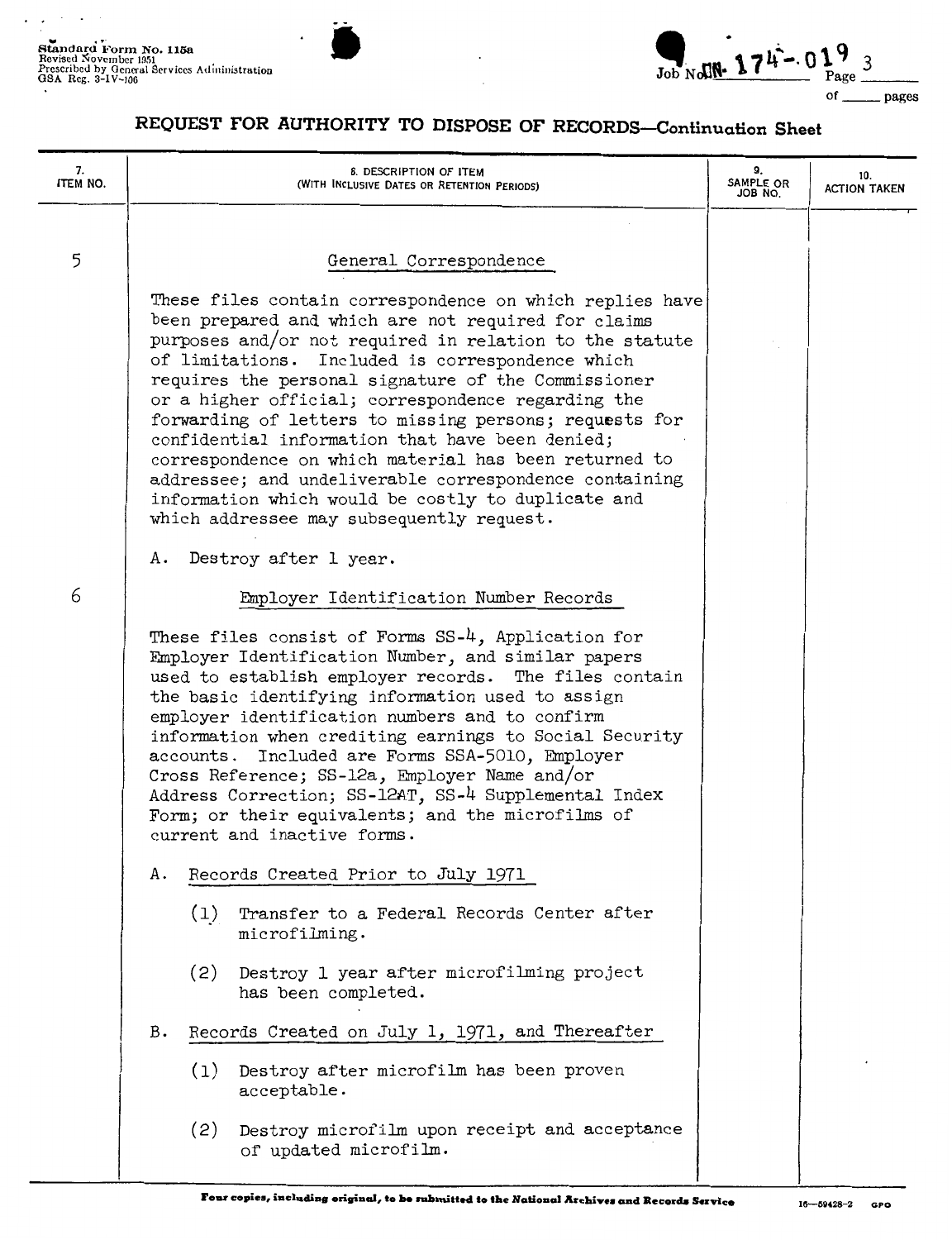$\sim$   $\sim$   $\sim$ 

 $\cdot$ 



## REQUEST FOR AUTHORITY TO DISPOSE OF RECORDS-Continuation Sheet

| 7.<br>ITEM NO. | 8. DESCRIPTION OF ITEM<br>(WITH INCLUSIVE DATES OR RETENTION PERIODS)                                                                                                                                                                                                                                                                                                                                                                                                                                                                 | 9.<br><b>SAMPLE OR</b><br>JOB NO. | 10.<br><b>ACTION TAKEN</b> |
|----------------|---------------------------------------------------------------------------------------------------------------------------------------------------------------------------------------------------------------------------------------------------------------------------------------------------------------------------------------------------------------------------------------------------------------------------------------------------------------------------------------------------------------------------------------|-----------------------------------|----------------------------|
| $\overline{7}$ | $\ddot{\bullet}$<br>Improperly Reported Earnings Processing Records<br>These files consist of the Suspense and Reinstated Wage<br>Microfilm List (SRWML) which records earnings items that<br>have been incompletely or incorrectly reported by<br>employers.<br>Destroy upon receipt and acceptance of updated<br>А.<br>microfilm.                                                                                                                                                                                                   |                                   |                            |
| 8              | Tax Waiver Exemption Files                                                                                                                                                                                                                                                                                                                                                                                                                                                                                                            |                                   |                            |
|                | These files consist of original and microfilm copies<br>of Forms SS-15a, List to Accompany Certificate on<br>Form SS-15, Waiving Exemption From Taxes Under the<br>Federal Insurance Contributions Act (FICA); SS-16,<br>Certificate of Election of Coverage Under the Federal<br>Insurance Contributions Act (For use by religious<br>orders whose members are required to take a vow of<br>poverty); or their equivalents. The files identify<br>nonprofit employers who have waived tax exemption<br>privileges for FICA purposes. |                                   |                            |
|                | Transfer to a Federal Records Center (FRC)<br>Α.<br>after microfilm has been proven acceptable.                                                                                                                                                                                                                                                                                                                                                                                                                                       |                                   |                            |
|                | Destroy after 50 years' retention in the FRC.<br>в.<br>J.L.W. 2 A <sub>vq</sub> . 1973<br>Retain microfilm<br>$\mathbf{C}$ .                                                                                                                                                                                                                                                                                                                                                                                                          |                                   |                            |
|                | Itisposal is approved pending GAO concurrence. J.L.W. 2Aug 1973<br>The merofilming of the records covered by itoms 1c, 2c, 4b,<br>and 8c must be done in accordance with the matructions<br>given in $H1$ CFR 101-11.507 (c) (1). J. L. W. 2 Aug 1973                                                                                                                                                                                                                                                                                 |                                   |                            |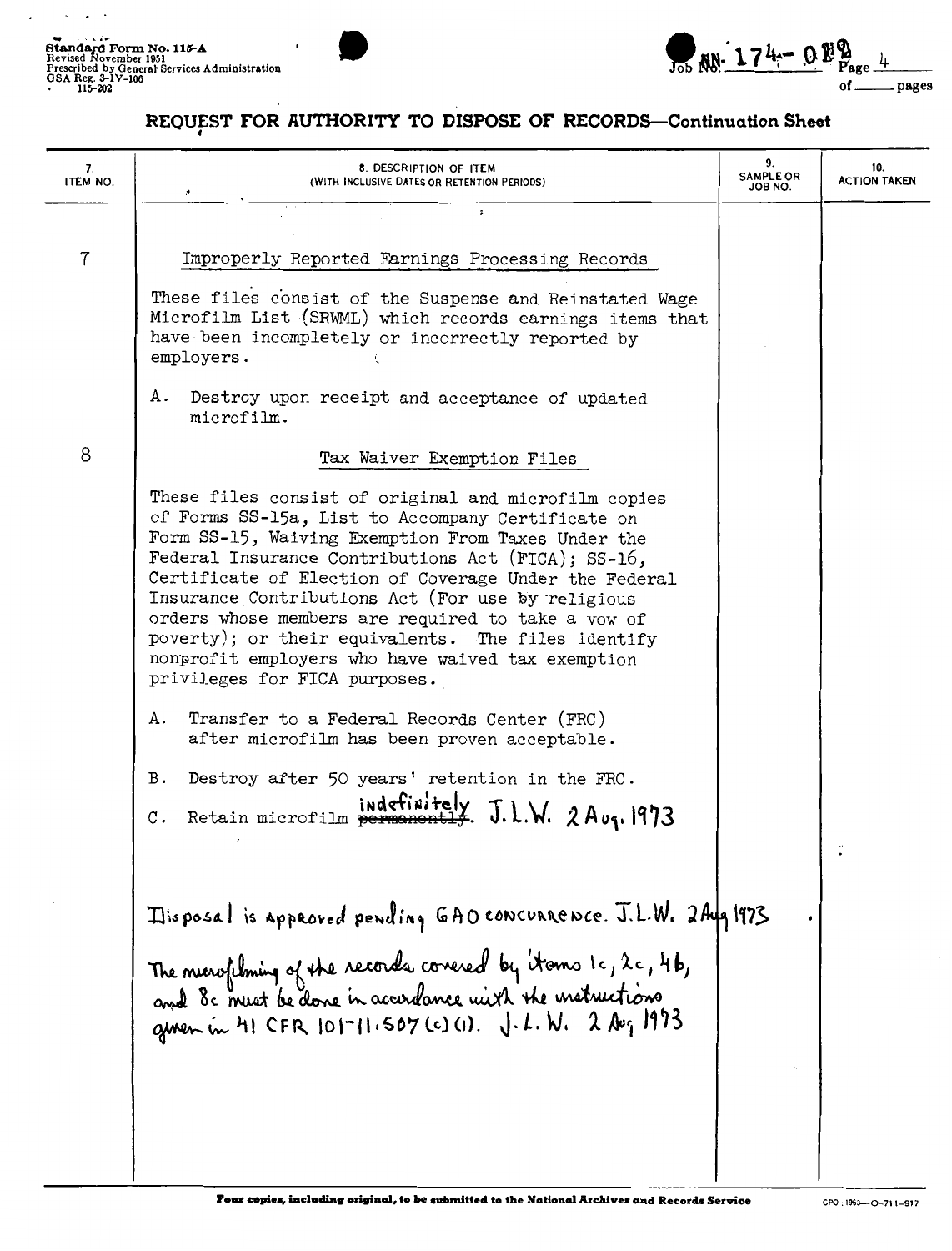$MV-168-51$  Justification

1. Microfilm of Employer Report Cards

#### Current Authorized Disposition Recommended Disposition

- A. Destroy monthly microfilm  $\begin{array}{ccc}\nA. & \text{Destroy monthly microfilm} \\
\text{upon receipt and acceptan}\n\end{array}$ report card microfilm.
- B. Retain quarterly report B. Destroy quarterly microfilm card microfilm indefinitely.<br>
after the annual microfilm card microfilm indefinitely.

- upon receipt and acceptance<br>of quarterly microfilm.
- for the same quarter is received and accepted.
- C. Retain annual microfilm indefinitely.

### Reason for Recommended Change

An updated microfilm of employer report card data is prepared annually. The annual microfilm is a compilation of the data contained on quarterly microfilm. Once the data on the annual microfilm is reviewed for accuracy and accepted. the quarterly microfilm is of no further value.

2. Reports of Self-Employment Income and Related Records

### Current Authorized Disposition Recommended Disposition

- 
- B. Retain microfilm indefinitely.

- A. Destroy original documents  $\begin{array}{ccc}\n\text{A.} & \text{Destroy original Scheduling} \\
\text{I year and 8 months after} & \text{SE and related transmittals}\n\end{array}$ l year and 8 months after SE and related transmittals microfilming.<br>
1 year and 8 months after 1 year and 8 months after microfilming.
	- B. Return magnetic tape to blank stock after microfilm has been proven acceptable.
	- C. Retain microfilm indefinitely.

#### Reason for Recommended Change

The majority of self-employment data is obtained from IRS on magnetic tape. (SSA furnishes blank tape to IRS for this purpose.) When the tape is received by SSA, a listing of the data is prepared on microfilm. Once the microfilm has been reviewed for accuracy and accepted, the magnetic tape may be returned to blank stock.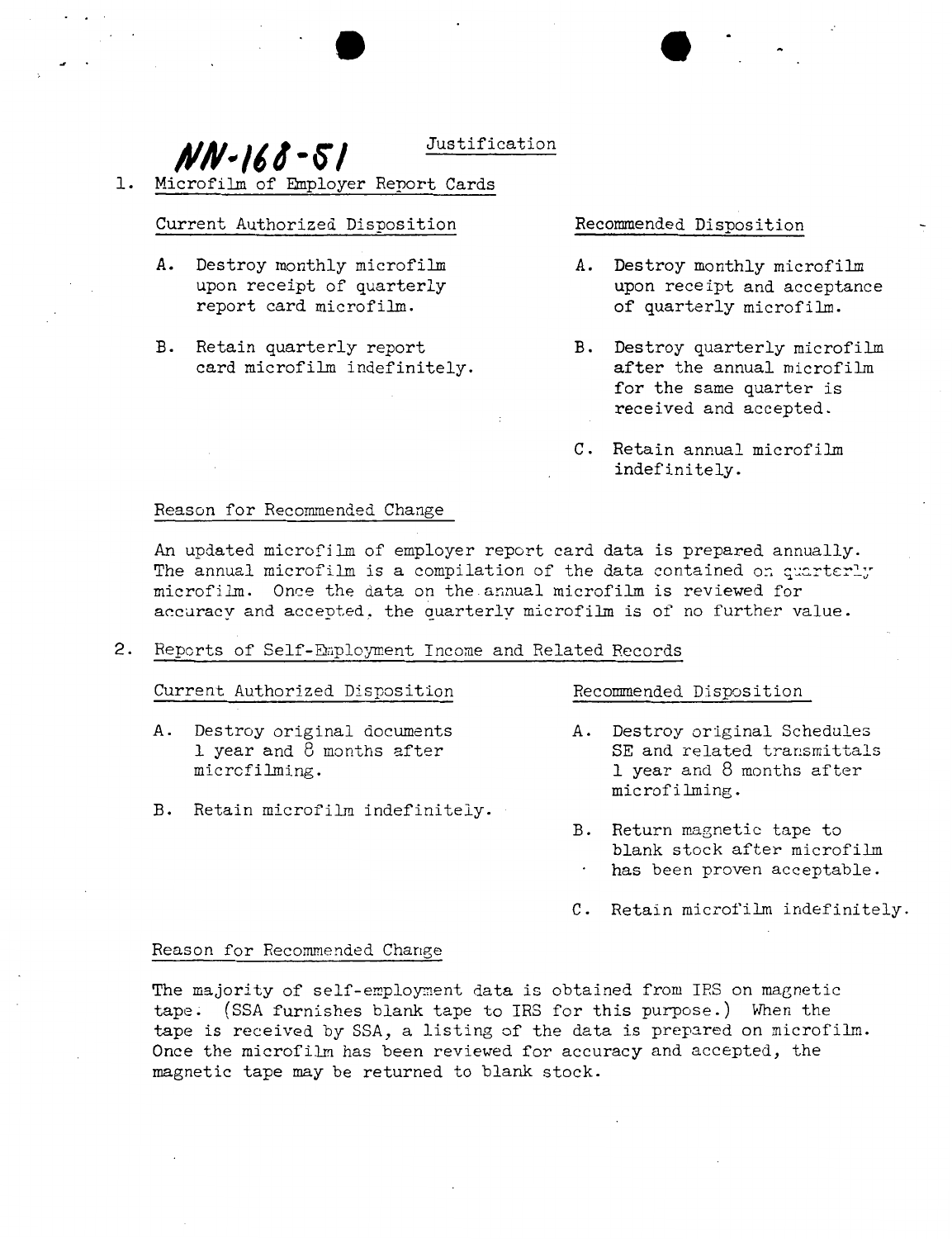#### 3. Employee Earnings Cards

#### Current Authorized Disposition Recommended Disposition

- A. Destroy punchcards used in A. Destroy punchcards after updating records of earnings third generation tape has updating records of earnings third generation tape has<br>3 months after microfilming. been proven acceptable). 3 months after microfilming.
- B. Retain microfilm indefinitely.
- C. Destroy all other material after completion of operation.

#### Reason for Recommended Change

### No microfilm is made of employee earnings punchcards. Rather, they are used in the conversion of data to magnetic tape media. The files must be retained for data backup purposes until the related magnetic file has been proven acceptable and there is comparable backup capability on tape (third generation).

 $4.$  Self-Employment Income Adjustment Reports and Related Records

| Current Authorized Disposition |                                        |  | Recommended Disposition                  |  |  |
|--------------------------------|----------------------------------------|--|------------------------------------------|--|--|
|                                | A. Destroy 2 years after microfilming. |  | A. Destroy 1 year after<br>microfilming. |  |  |
| B.                             | Retain microfilm indefinitely.         |  | Retain microfilm                         |  |  |

#### Reason for Recommended Change

. I

.l

The current retention period of 2 years after microfilming is unnecessarily long. The use of the original records is minimal after the necessary adjustments are made on the earnings records. Normally, these adjustments are made within  $\mu$  months from the date the records **are** received .

indefinitely.

(grandfather system).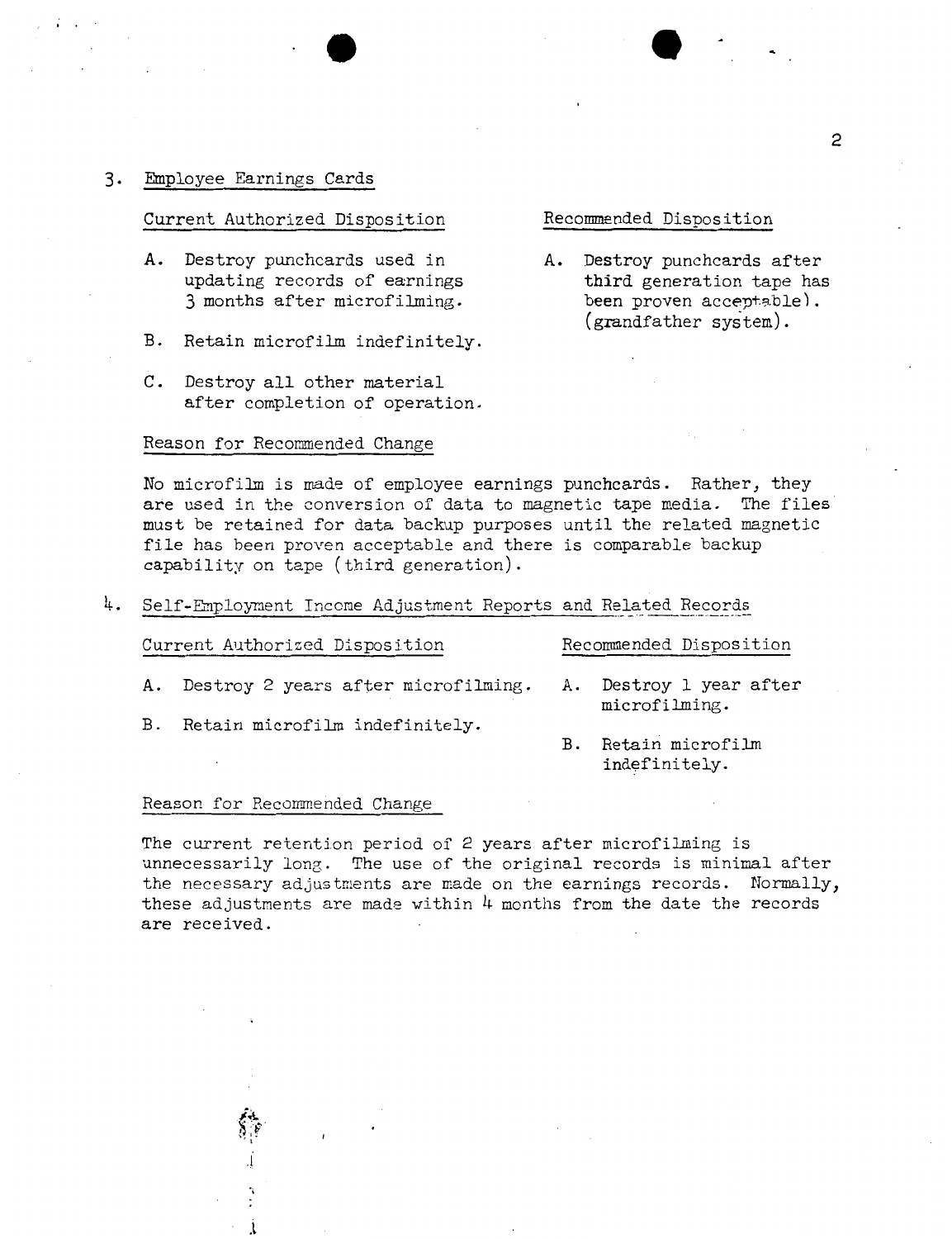### 5. General Correspondence

. ,  $\sim$  .

### Current Authorized Disposition Recommended Disposition

- A. Destroy correspondence regarding and all Destroy general the forwarding of letters to the correspondence after the forwarding of letters to correspondence and denials of the correspondence after. missing persons and denials of requests for confidential . information after  $4$  years.
- B. Destroy all other general correspondence after 1 year.

#### Reason for Recommended Change

Research did not reveal any significant reason for the prolonged retention of correspondence regarding the forwarding of letters to missing persons and denials of requests for confidential information. For the sake of consistency, we recommend a 1 year retention period for all records in the general correspondence series.

 $6.$  Employer Identification Number Records

#### Current Authorized Disposition Recommended Disposition

- **A.** Records Created on July 1,. 1971, **A.** Records Created on and Thereafter  $July 1, 1971, and$ 
	- 1. Destroy original documents after completion of micro-<br>
	1. Destroy original<br>
	documents after filming operations.
	- 2. Retain microfilm indefinitely. proven acceptable.

Thereafter

- microfilm has been
- 2. Destroy microfilm upon receipt and acceptance of updated microfilm.

#### Reason for Recommended Change

An updated microfilm is prepared every 3 months. This microfilm contains all current employer identification data, including that abstracted